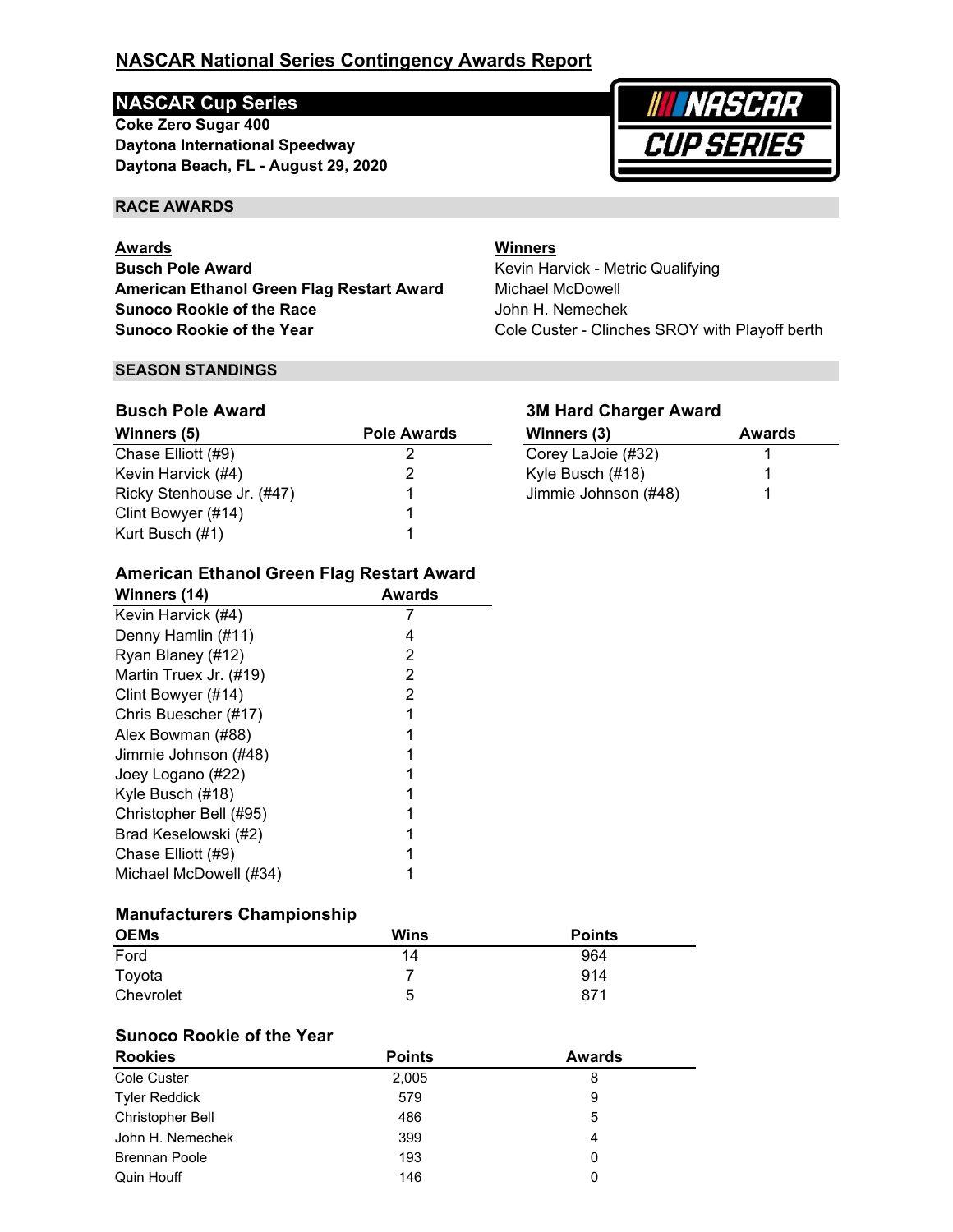# **NASCAR National Series Contingency Awards Report**

# **NASCAR Xfinity Series**

**Daytona Beach, FL - August 28, 2020 Wawa 250 Powered by Coca-Cola Daytona International Speedway**



#### **RACE AWARDS**

**Awards Winners Pole Award Pole Award Chase Briscoe - Metric Qualifying Mobil 1 Driver of the Race Award** Justin Haley **Sunoco Rookie of the Race Award Riley Herbst** 

#### **SEASON STANDINGS**

# **Pole Award**

| Winners (4)          | <b>Pole Awards</b> |
|----------------------|--------------------|
| Austin Cindric (#22) | 2                  |
| Myatt Snider (#21)   | 1                  |
| Brandon Jones (#19)  | 1                  |
| Kyle Busch (#54)     | 1                  |
| Chase Briscoe (#98)  |                    |

## **Mobil 1 Driver of the Race Award**

| <b>Awards</b> |
|---------------|
| 8             |
| 3             |
| 2             |
| 2             |
| 2             |
| 2             |
| 1             |
| 1             |
|               |
|               |

# **Manufacturers Championship**

| <b>OEMs</b> | <b>Wins</b> | <b>Points</b> |  |
|-------------|-------------|---------------|--|
| Ford        | 11          | 808           |  |
| Chevrolet   | 6           | 785           |  |
| Toyota      | 5           | 729           |  |

# **Sunoco Rookie of the Year**

| <b>Rookies</b>         | <b>Points</b> | <b>Awards</b> |  |
|------------------------|---------------|---------------|--|
| <b>Harrison Burton</b> | 752           | 14            |  |
| <b>Riley Herbst</b>    | 582           | 6             |  |
| Jesse Little           | 384           |               |  |
| Joe Graf Jr.           | 286           |               |  |
| <b>Myatt Snider</b>    | 262           |               |  |
| Kody Vanderwal         | 148           |               |  |